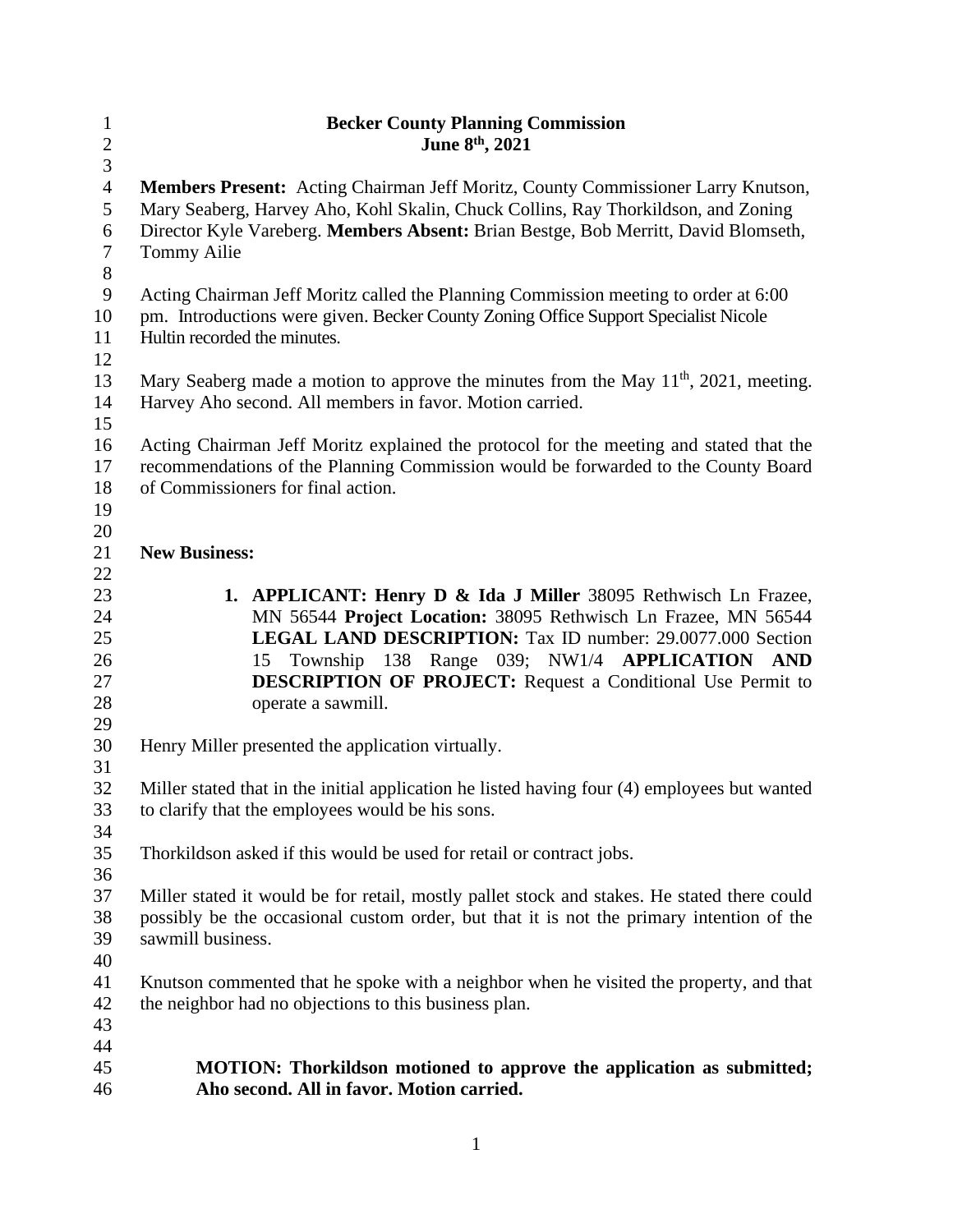| 47 | 2. APPLICANT: Amy J Ruley 3137 N 10th St Fargo, ND 58102 Project                             |
|----|----------------------------------------------------------------------------------------------|
| 48 | Location: TBD Tradewinds Rd Audubon, MN 56511 LEGAL LAND                                     |
| 49 | <b>DESCRIPTION:</b> Tax ID number: 17.0079.001 Section 07 Township 138                       |
| 50 | Range 042; 7-138-42 PT GOVT LOT 7: COM S QTR COR SEC 7, E                                    |
| 51 | 326.23' TO POB; E 921.77', N 1319.04', W 858.1', S 22.6', W 33.79' TO                        |
| 52 | CTR RD, S AL CTR RD 473.85', W 33.06', S 788.51' TO POB. TRACT                               |
| 53 | B. APPLICATION AND DESCRIPTION OF PROJECT: Request a                                         |
| 54 | Preliminary Plat for a multi-unit storage structure development.                             |
| 55 |                                                                                              |
| 56 | Scot Walz of Meadowland Surveying presented the application.                                 |
| 57 |                                                                                              |
| 58 | Walz stated that the plan is for twelve (12) units, but that they created the preliminary    |
| 59 | plat to reflect for more units in the future if they decide to go that route, and at which   |
| 60 | time they would apply again. He noted that if they decided not to add extra in the future,   |
| 61 | that land would go back to Ruley.                                                            |
| 62 |                                                                                              |
| 63 | Walz commented that having these storage structures helps to keep storage off the lake       |
| 64 | lots, which are smaller in size and that not all the lake lots are able to accommodate their |
| 65 | own storage structure.                                                                       |
| 66 |                                                                                              |
| 67 | Aho asked if the units were for individual sale and not to be rented.                        |
| 68 |                                                                                              |
| 69 | Walz confirmed.                                                                              |
| 70 |                                                                                              |
| 71 | Vareberg read into the record two (2) letters received regarding this application; one       |
| 72 | letter in favor of the project and one opposed.                                              |
| 73 |                                                                                              |
| 74 | Moritz asked if there was anyone to speak for or against the application. There was no       |
| 75 | one in person or virtually.                                                                  |
| 76 |                                                                                              |
| 77 | Moritz commented that he works for the Cormorant Lakes Watershed District. He stated         |
| 78 | that the biggest concern for the project was making sure that water run-off is captured      |
| 79 | properly. He commented that their engineer has been working with Walz to create a            |
| 80 | Storm Water Management Plan.                                                                 |
| 81 |                                                                                              |
| 82 |                                                                                              |
| 83 | <b>MOTION: Collins motioned to approve as submitted; Aho second. Roll Call.</b>              |
| 84 | All in favor. Motion carried.                                                                |
| 85 |                                                                                              |
| 86 |                                                                                              |
| 87 |                                                                                              |
| 88 | <b>3. APPLICANT: Roy A Smith &amp; Assoc Inc</b> 1074 Villa LN Detroit Lakes,                |
| 89 | MN 56501 Project Location: TBD County Hwy 22 Detroit Lakes, MN                               |
| 90 | 56501 LEGAL LAND DESCRIPTION: Tax ID number: 17.0290.000                                     |
| 91 | Section 26 Township 138 Range 042; NE1/4 OF NW1/4 LESS PT E OF                               |
| 92 | TWP RD & LOT 1 LESS 5.80 AC. APPLICATION AND                                                 |